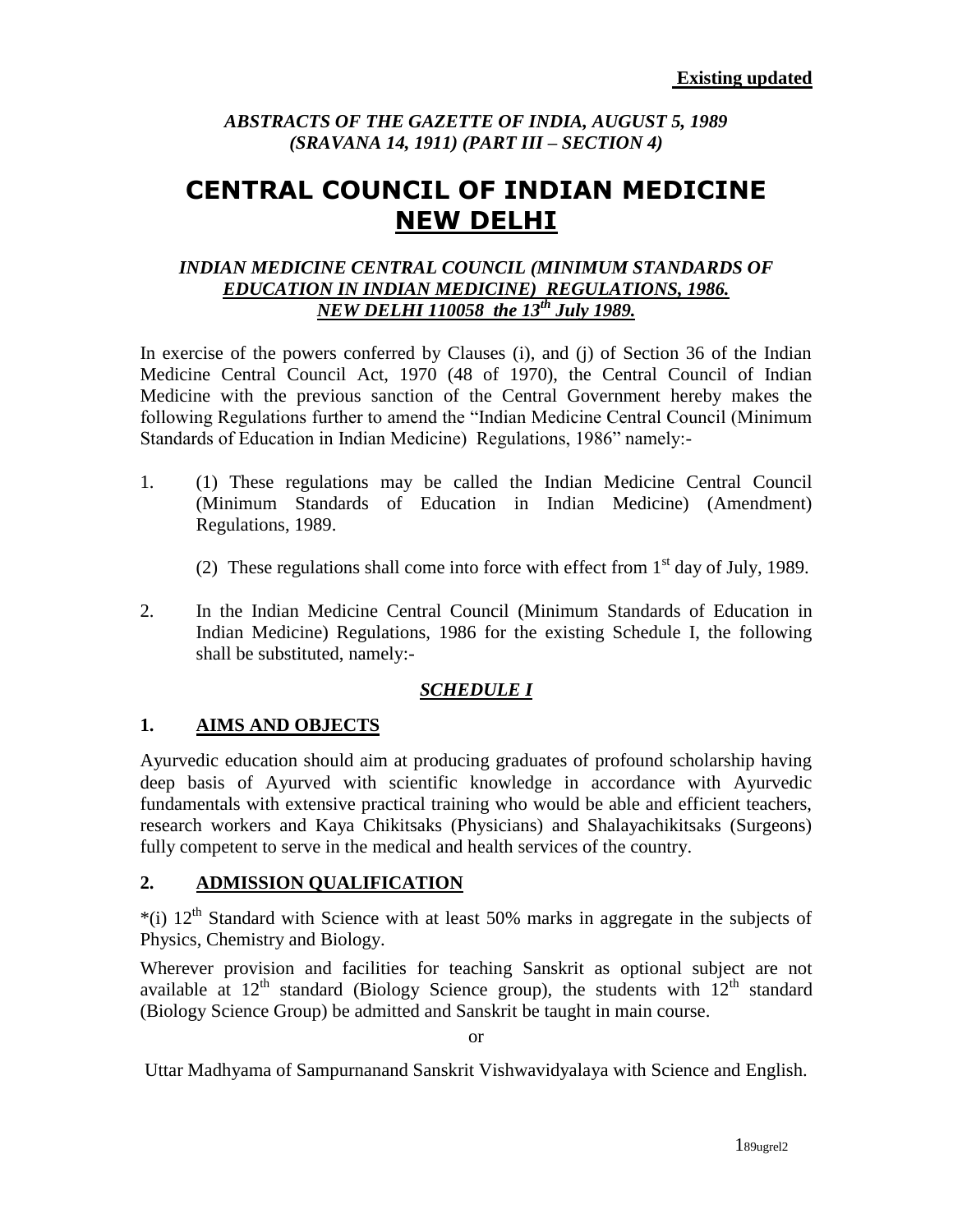Any other equivalent qualification recognized by State Governments and State Education Boards concerned with the examinations.

(i) The Pre-Ayurved Course of one year duration in respect of Uttar Madhyama or Higher Secondary/PUC preferably with Sanskrit or an examination equivalent thereto and Pre-Ayurved Course of two years duration in respect of Purvamadhyama or SSLC/Matriculation preferably with Sanskrit or an examination equivalent thereto, however, will continue till 1990 if the State Government or University so desired.

## **3. MINIMUM AGE FOR ADMISSION:**

- (a) 15 years as on  $1<sup>st</sup>$  October in the year of admission for first year of Pre-Ayurvedic Course.
- (b) 16 years as on  $1<sup>st</sup>$  October in the year of admission for Second Year of Pre-Ayurvedic Course.
- (c) 17 years as on  $1<sup>st</sup>$  October in the year of admission for Main Ayurvedic Course.

# **4. DURATION OF COURSE:**

- (i) Pre-Ayurved Course  $-2/1$  years.
- (ii) Degree Course 5-1/2 years.
	- a) I Professional 18 months
	- b) II Professional 18 months
	- c) III Professional 24/18 months
	- d) Internship  $-6/12$  months.

The period of internship will be of 12 months in case of total duration of course of study is covered under 4-1/2 years. In case of 12 months internship training, the six months of training be provided for clinical training under various departments. The State/University desiring to continue 6 months internship may adopt Third Professional Course of 24 months so that total duration of course including internship will be of 5-1/2 years.

The first 18 months shall be occupied in the study of the non-clinical subjects. No student shall be permitted to appear in Third Professional examination until he/she has passed in all the Second Professional subjects.

# **5. DEGREE TO BE AWARDED**

Ayurvedacharya (Bachelor of Ayurvedic Medicine and Surgery).

The candidate shall be awarded Ayurvedacharya (Bachelor of Ayurvedic Medicine and Surgery) degree after completion of prescribed courses of study extending over the prescribed period and passing the final examination and satisfactorily completion of six months /one year compulsory internship after the final examination.

# **6. MEDIUM OF INSTRUCTION**

Sanskrit, Hindi or any recognized regional language.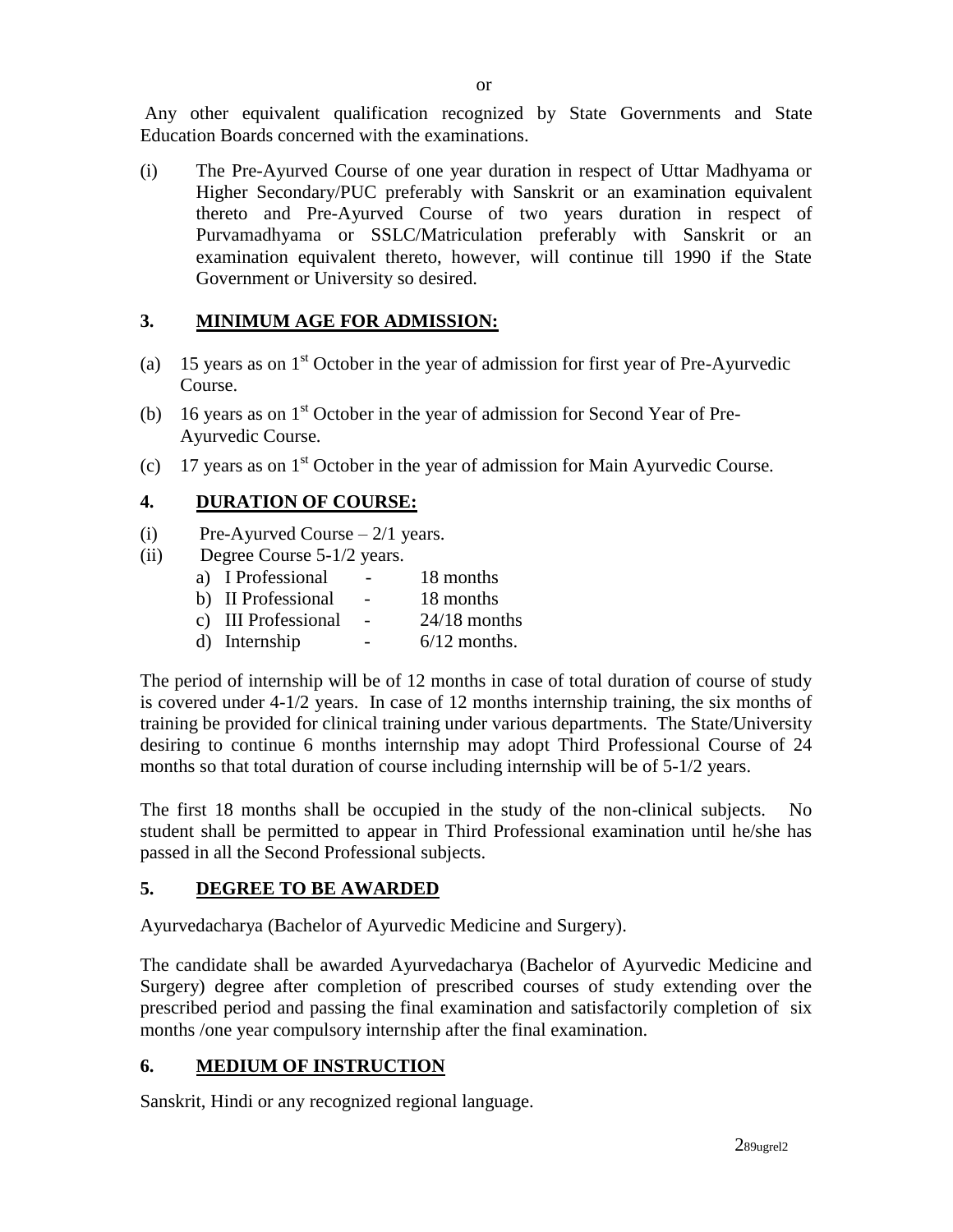# **7. THE NUMBER OF STUDENTS TO BE ADMITTED**

The admission should be made strictly in accordance with the student-bed ratio of 1:3 i.e. on the basis of 3 beds in the hospital attached with the college one student should be admitted every year.

The minimum number of students to be admitted in an Ayurved college should be 20.

#### 8.1 **FIRST PROFESSIONAL EXAMINATION:** (To be held at the end of 1-1/2 years)

i) The first professional period shall start from  $1<sup>st</sup>$  day of July and end on  $31<sup>st</sup>$ December next year. The examination shall ordinarily be completed by the end of December. The Supplementary examination of First Professional shall be held within two months of declaration of result. The subsequent First Professional examination will be held every six months and failed candidates shall ordinarily be allowed 3 chances for passing First Professional.

\* Provided a student failed in more than two subjects shall not be eligible to keep the term. Only those students who passed in all subjects, shall be allowed to take or Third Professional examination.

- ii) The first Professional examination shall be held in the following subjects:-
	- 1) Padarth Vigyan
	- \*2) Astang Hridayam (Sutrasthanam)
	- 3) Sanskrit
	- 4) Ayurveded ka Itihas
	- 5) Rachana Sharir
	- 6) Kriya Sharir
- iii) The candidates before presenting themselves for this examination shall obtain a certificate of completing the prescribed course of theory and practical in the prescribed subjects of the First Professional examination.
- iv) A Candidate fail in one or more subjects in examination shall be eligible to appear in Supplementary examination.
- v) Candidates who fails to pass the First Professional examination in three opportunities shall not be allowed to continue their studies. However, in case of personal illness of a serious nature of a candidate and in unavoidable conditions/circumstances the Vice-Chancellor of University may permit one more opportunity for passing the first professional course.

#### 8.2 **SECOND PROFESSIONAL EXAMINATION:** (To be held at the end of three years)

- i) The Second Professional Course shall start in January following the First Professional examination and the examination shall be held ordinarily in June/July of year after completion of three years.
- ii) The Second Professional examination shall be held after 1-1/2 years of First Professional examination in the following subjects:-
- 1. Rasa Shastra avam Bhaishajya Kalpana
- 2. Dravyaguna Vigyan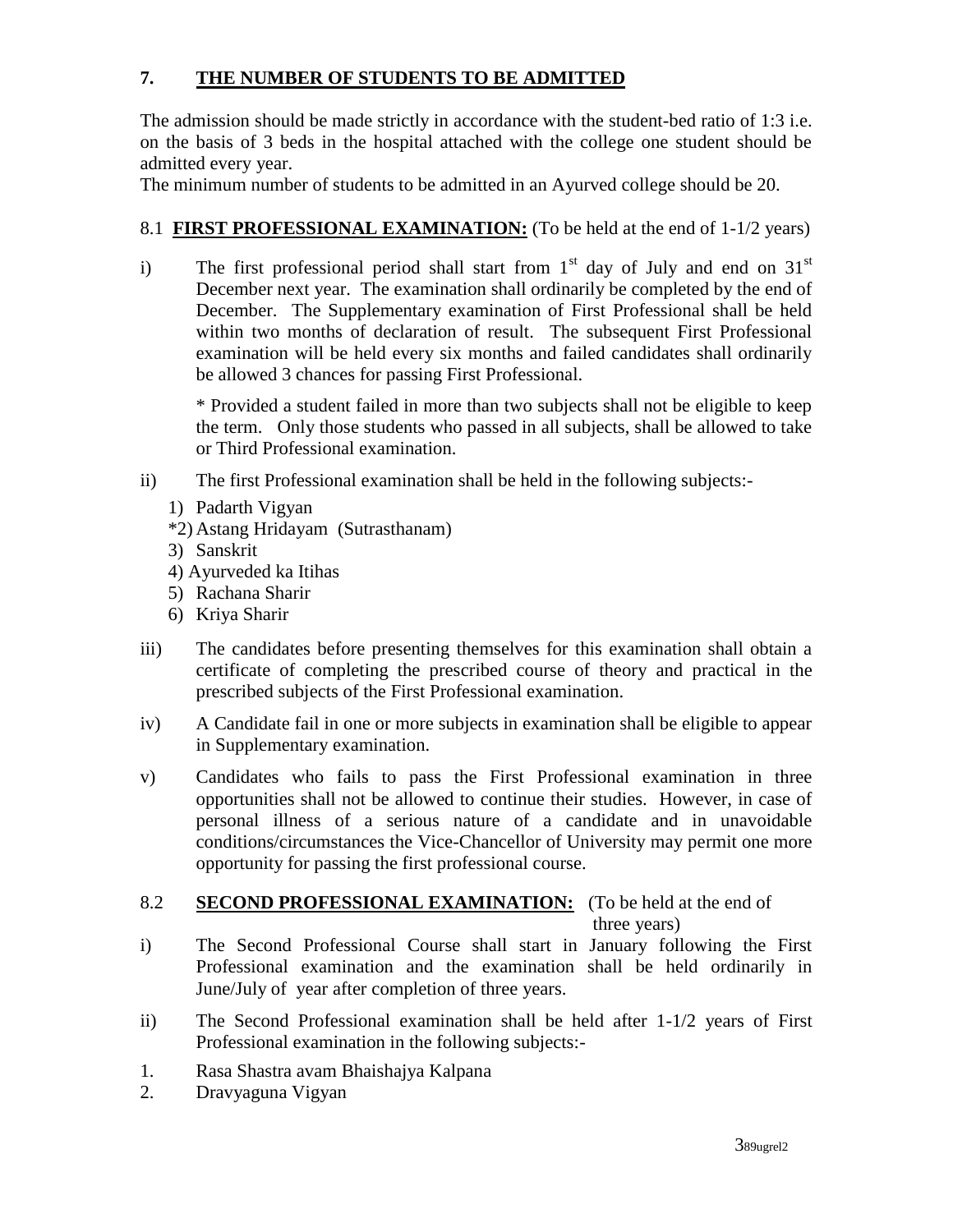- 3. Agada Tantra, Vyavhar Ayurved avam Vidhi Vaidyak
- 4. Roga Vigyan avam Vikriti Vigyanam
- 5. Charaka Samhita (Purvardha)
- 6. Swastha Vritta

(iii) A candidate must pass atleast one subject for being eligible to appear in supplementary examination.

(iv) The Supplementary examination to Second Professional shall be held ordinarily in September and those who remain failed in one or more subjects in supplementary examination shall be eligible to appear in the subsequent Second Professional examination which may be held every six month.

(v) Such candidates who pass First Professional examination in supplementary and register for the Second Professional afterwards shall not be allowed summer vacation and will have to undergo instructions during this period.

# 8.3 **THIRD PROFESSIONAL EXAMINATION** (To be held at the end of

4-1/2 /5 years)

- i) The final Professional examination shall be held after three academic years after the first Professional examination and shall comprise of the following subjects:-
- 1. Prasuti Tantra Striroga
- 2. Kaumar Bhritya
- 3. Kaya Chikitsa
- 4. Shalaya Tantra
- 5. Shalakya Tantra
- 6. Charak Samhita
- \*\*7. Panchkarma
- ii) If a candidate remain failed in one or more subjects in Final Professional Examinations he/she shall be eligible to appear in those subjects in subsequent Third Professional examination which may be held every sixth month.

#### **\*\*9. COMPULSORY INTERNSHIP**

Nine (09) months of such clinical training and three (03)months of Pharmacy/PHS/Rural Dispensaries or Hospital, shall be carried out.

Programme and time distribution will be as follows:-

- 1. In the beginning first three days of orientation Workshop to orient the internees to get acquainted with the details and rules of Internship training programme.
- 2**.** Distribution of Intern work-book interns.
- 3. Provisional Registration with concerned Board/Council before starting the internship.
- 4. Daily working hours not less than eight hours.
- 5. Nine months for clinical training, three months in a Pharmacy and three months in PHS/Rural Dispensary/Hospital/PHS as detailed below.
	- A. Posting in college concerned teaching hospital or any other approved Ayurved hospital for nine months as follows:-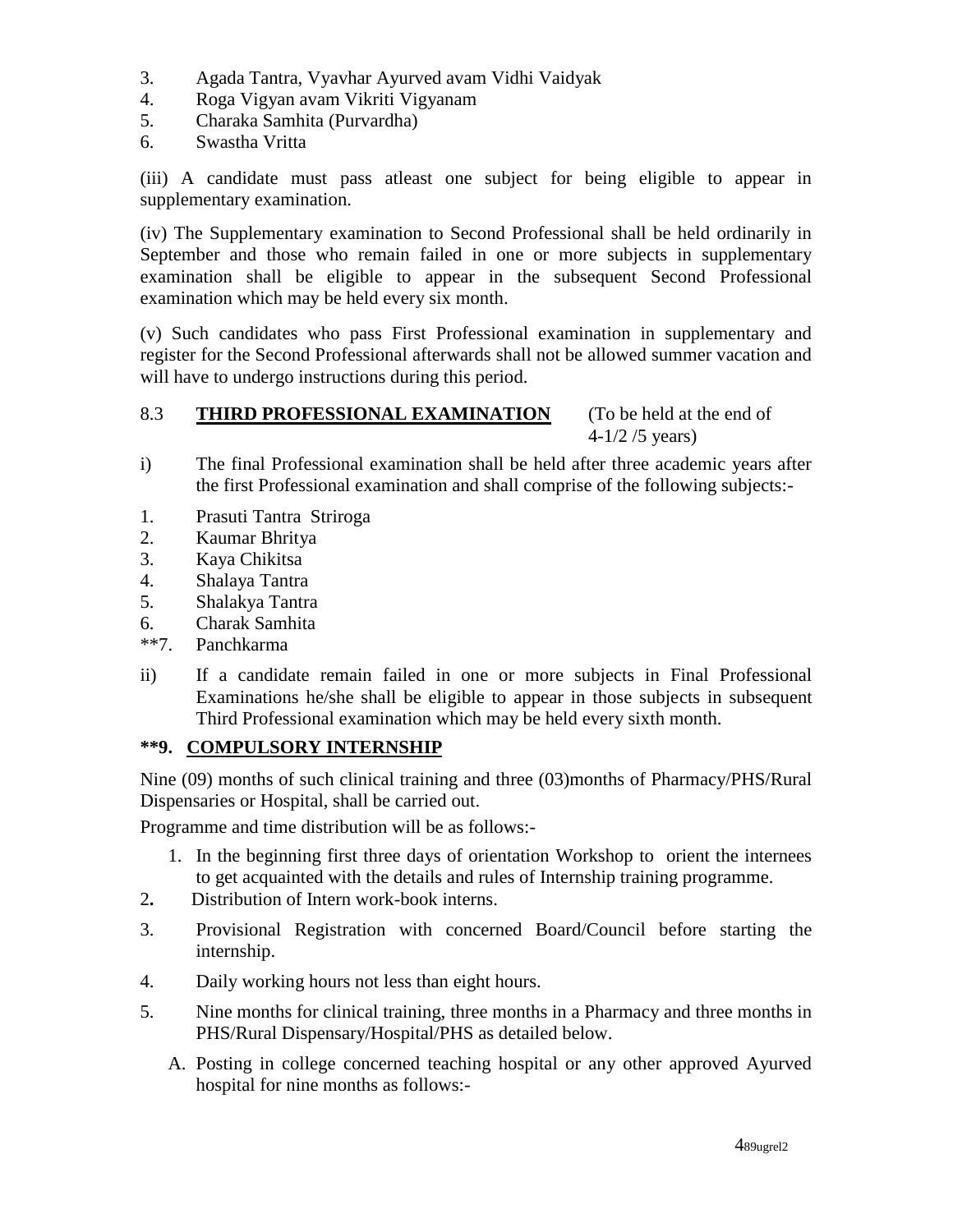- 1. Kayachikitsa 2 months
- 2. Shalya 2 months
- 3. Shalakya 1 month
- 4. Prasuti & Striroga 2 months
- 5. Kaumbarbhritya 1 month
- 6. Panchkarma 1 month
- B. Three months training should be mainly in respect of National Health Programme in one or more following institutions:-
	- (a) Primary Health Centre
	- (b) Community Health Centre/District Hospital
	- (c) Any recognized Hospital of Modern Medicine by Director/Health Services/University concerned for identification of casualty and trauma cases.
	- (d) Any recognized Ayurved hospital or Dispensary by Director of Ayurveda/University concerned.

In cases where posting in a hospital of modern medicine is not feasible and also in PHC them entire three months posting may be Ayurvedic Dispensary/hospital.

# **Detail Guideline for training programme.**

# 1. **Kayachikitsa 2 months**

- a) All routine work such as case taking, investigations, diagnosis and management of common diseases by Ayurvedic Medicine.
- b) Routine clinical pathological work i.e. Hemoglobin estimation, haemogram, urine analysis, microscopic examination of blood parasites, sputum examination, stool examination, mutra evam mala pariksha by Ayurvedic method. etc. Interpretation of laboratory data and clinical findings and arriving at a diagnosis. Training in routine ward procedures.
- c) Supervision of patients in respect of their diet and habits and verify medicine schedule.

# **2. Panchkarma – 1 month**

i) Panchkarma Procedures and techniques regarding poorva karma, pradhan karma and paschat Karma.

# **3. Shalya 2 months**

Intern should be trained to acquaint with

- i. Diagnosis and management of common Surgical disorders according to Ayurvedic Principles.
- ii. Management of certain Surgical emergencies such as Fractures and Dislocations, Acute Abdomen etc.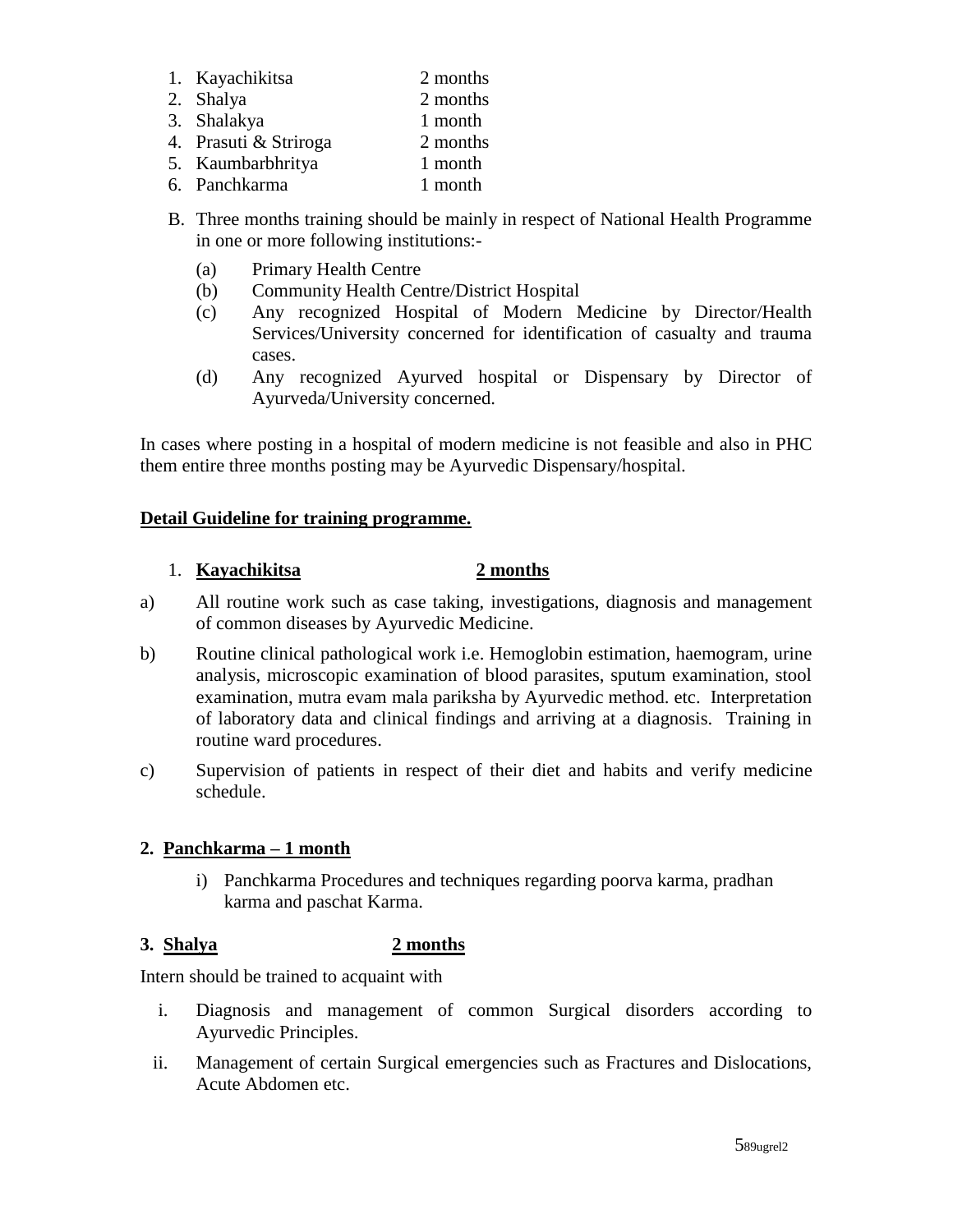- iii. Practical implementation of aseptic and antiseptics techniques, sterilization etc.
- iv. Intern should be involved in pre-operative and post-operative managements.
- v. Practical use of anesthetic techniques and use of anesthetic drugs.
- vi. Radiological procedures, clinical interpretation of X-ray, IVP, Barium meal, sonography etc.
- vii. Surgical procedures and routine ward techniques such as:
	- i. Suturing of fresh cut
	- ii. Dressing of wounds, burns, ulcers etc.
	- iii. Incision of abscesses.
	- iv. Excision of cysts.
	- v. Venesection etc.
	- vi. Application of Ksharsutra in fistula-in-ano

#### **4. Shalakya 1 month**

Intern should be trained to acquaint with

- a) Diagnosis and management of common surgical disorders according to Ayurvedic Principles.
- b) Intern should be involved in Pre-operative and Post-operative managements.
- c) Surgical procedures in Ear, Nose, Throat, Dental problems, ophthalmic problems.
- d) OPD examinations of Eye, Ear, Nose, Throat Disorders, Refractive Error examination, ophthalmic equipments for diagnosis, ophthalmic diseases, various tests for deafness etc.
- e) Procedures like Anjana Karma, Nasya, Raktamokshan, 'Karnapuran, Shirodhara, Put pak, Kawal, Gandush etc. at OPD level.

#### **5. Prasuti & Striroga 2 months**

Intern should be trained to acquaint with

- a) Antenatal and post-natal problems and their remedies, Antenatal and Post-natal care.
- b) Management of normal and abnormal labours.
- c) Minor and major obstetric surgical procedures etc.

#### **6. Kaumarbhritya 1 month**

Intern should be trained to acquaint with

- a) Antenatal and Post-natal problems and their remedies, antenatal and Post-natal care also by Ayurvedic Principles and medicine.
- b) Antenatal and Post-natal emergencies.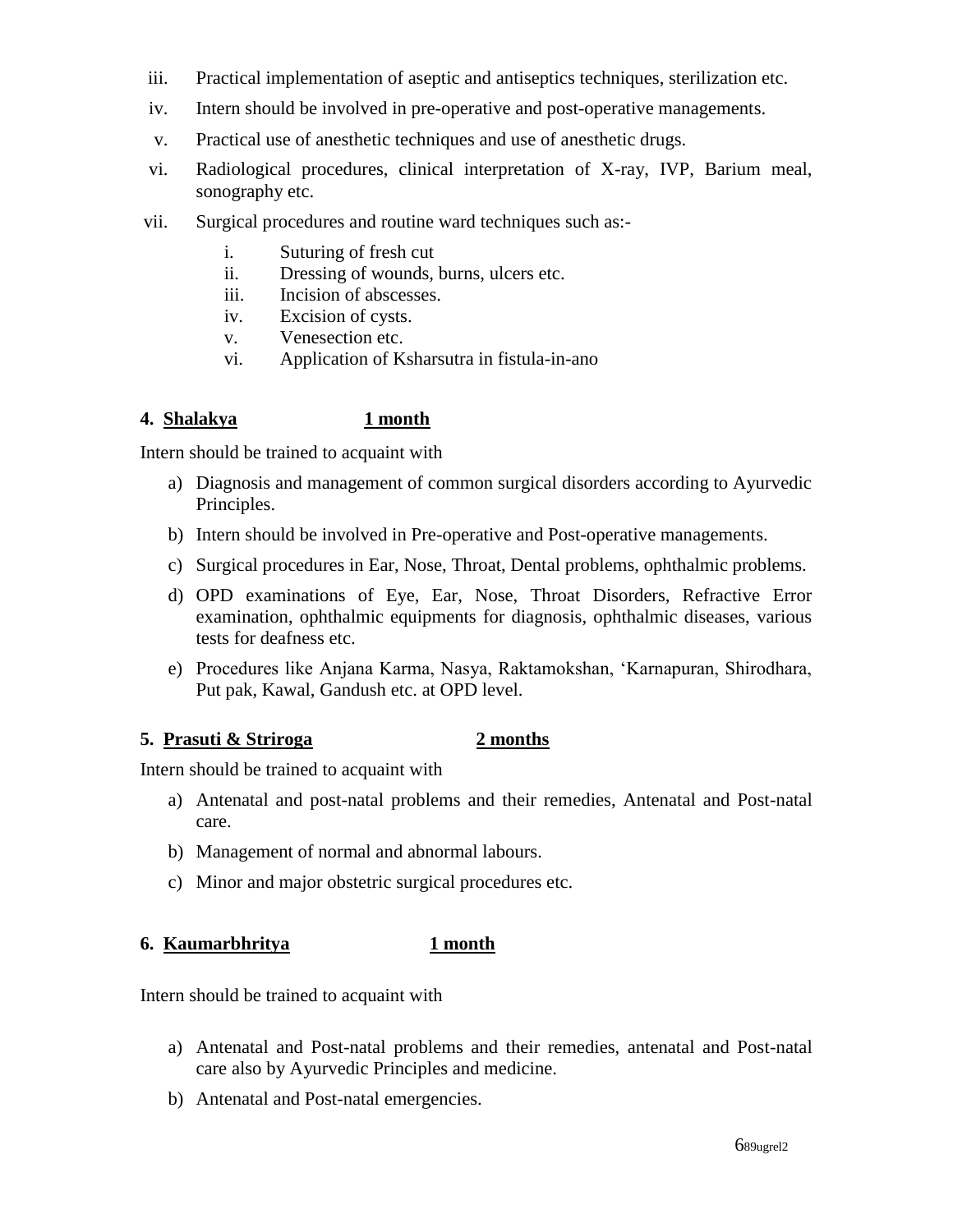- c) Care of new born child alongwith immunization programme.
- d) Important pediatric problems and their Ayurvedic managements.

#### **B. PHC/Community Health Centre/District Hospital**

Intern should get acquainted with-

- i. Routine of the PHC and maintenance of their record.
- ii. They should be acquainted with the routine working of the medical/nonmedical staff of PHC and be always in contact with the staff in this period.
- iii. They should be familiar with work of maintaining the register e.g. daily patient register, family planning register, surgical register and take active part in difference Government health schemes/programme.
- iv. They should participate actively in different National Health Programmes of Government of the State/District.

**C. Casualty Section** of any recognized hospital of modern medicine.

Identification of casualty and trauma cases and their first aid treatment. Also procedure for referring such cases to the identified hospitals.

#### **D. Rural Ayurvedic dispensary/Hospital**

Diseases more prevalent in rural and remote areas and their management. Teaching of health care methods to rural population and also various immunization programmes.

#### **Assessment**

After completing the assignment in various sections, they have to obtain a certificate from the head of the Section in respect of their devoted work in the section concerned and finally submitted to Principal/Head of the institute so that completion of successful internship can be granted.

- 10 a) The following facts may be taken into consideration in determining class work in the subject:-
- i) Regularity in attendance
- ii) Periodical tests
- iii) Laboratory record, Note book and clinical history sheets as required.
- b) A class schedule card shall be maintained for each student for the different examination. The Principal shall arrange to obtain the signature of the students, teachers at the end of each course of lectures and practical instructions and send the cards to each Head of the Department for final completion before the commencement of each examination.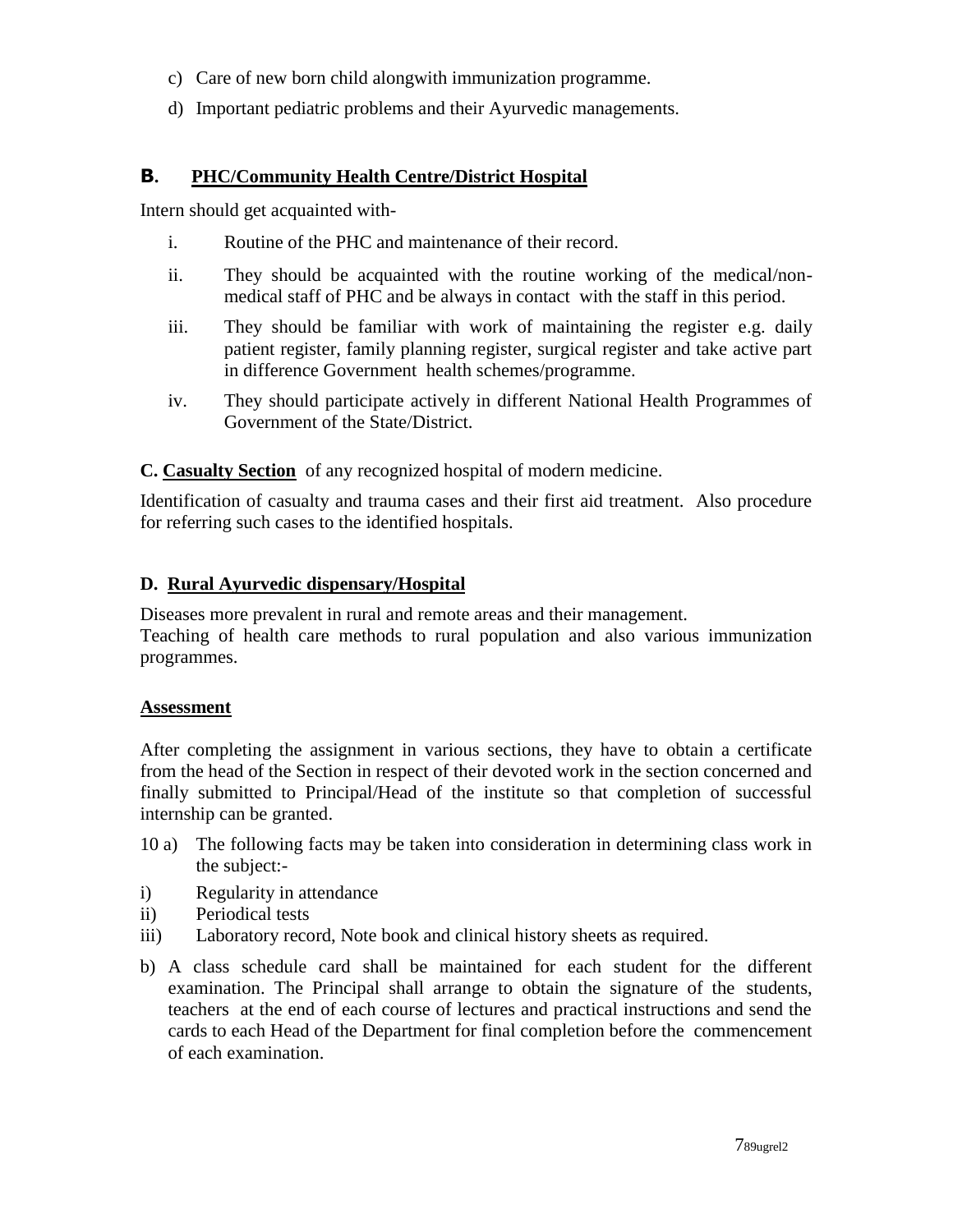c) The card shall contain a statement that the student has attended not less than  $\frac{3}{4}$  of theory lectures and practical classes and not less than 85% of clinical instructions of which the course consists. This card shall be submitted to the examiners as required.

#### II. **EXAMINATION:**

- a) i) A candidate obtained 75% marks in the subject shall be awarded distinction in the subject.
- ii) A candidate obtaining an aggregate of 75% in the following subjects shall be declared passed in final examination with honours:-
- 1. Padarthavigyan
- 2. Rachana Sharir/Kriya Sharir
- 3. Dravyaguna Vigyan/Rasashastra
- 4. Kayachikitsa/Rog Vigyan
- 5. Shalaya Tantra/Shalakya Tantra/Prasuti Tantra
- iii) Only those candidates shall be considered for honours or distinction who have passed the degree examination in the first attempt each part. As regards for distinction in subjects, only those will be qualified for distinction who passed the respective professional examination in the first attempt.
- (b) If a candidate has passed at least in one subject of the Professional examination and failed in one or more subjects, securing not less than 35% marks, shall be eligible to appear at the supplementary examination. The aggregate shall be calculated in theory and practical combined.
- (c) The minimum pass marks shall be 50% in theory and practical separately in each subject.

| Subject               | No.of Papers   | Total Marks in theory | Total Marks in practical/<br>oral. |
|-----------------------|----------------|-----------------------|------------------------------------|
|                       | $\overline{2}$ | 3                     | 4                                  |
| 1. Ayurved ka Itihas  | One            | 100                   |                                    |
| 2. Sanskrit           | Two            | 200                   | 50                                 |
| 3. Padarth Vigyan     | Two            | 200                   | 50                                 |
| * 4. Ashtang Hridayam | One            | 100                   | 50                                 |
| 5. Rachana Sharir     | Two            | 200                   | 200                                |
| 6. Kriya Sharir       | Two            | 200                   | 100                                |
| 7. Swastha Vritta     | Two            | 200                   | 100                                |
| 8. Dravyaguna Vigyan  | Two            | 200                   | 200                                |

### 12. **NUMBER OF PAPERS AND MARKS FOR THEORY/PRACTICAL:**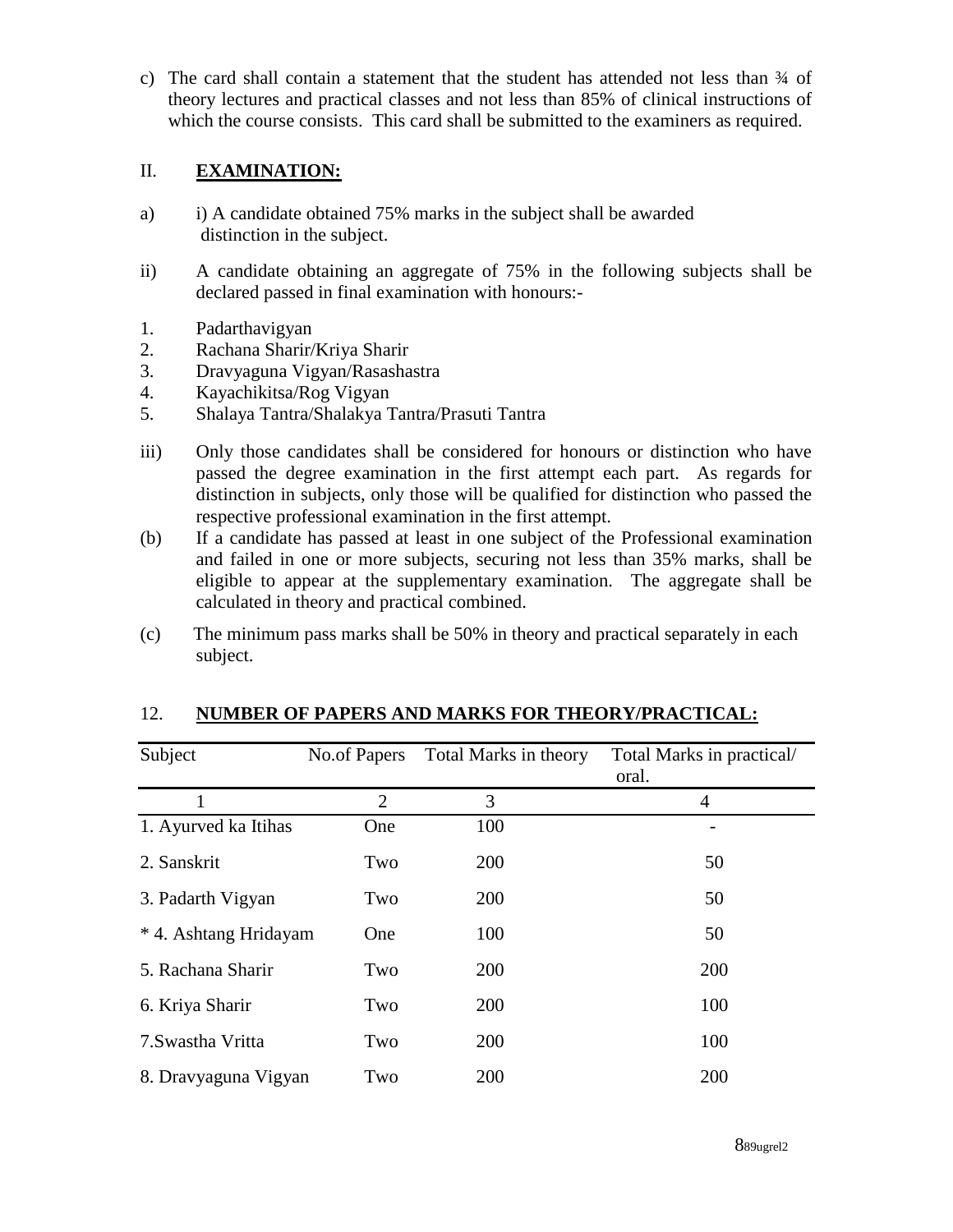| 9. Rasa Shastra<br>Bhaishajya Kalpana                    | Two   | 200 | 100 |
|----------------------------------------------------------|-------|-----|-----|
| 10. Agad Tantra Vyavhar<br>Ayurved evam Vidhi<br>Vaidyak | One   | 100 | 100 |
| 11. Rog Vigyan evam<br>Vikriti Vigyan                    | Two   | 200 | 100 |
| 12. Charak Samhita                                       | One   | 100 | 50  |
| 13. Prasutitantra evam<br>Striroga                       | Two   | 200 | 100 |
| 14. Kaumarbhrittya                                       | One   | 100 | 100 |
| **15. Kayachikitsa                                       | Three | 300 | 150 |
| 16. Shalyatantra                                         | Two   | 200 | 100 |
| 17. Shalakyatantra                                       | Two   | 200 | 100 |
| 18. Charak Samhita                                       | One   | 100 | 50  |
| **19. Panchkarma                                         | One   | 100 | 50  |

# **13.1 NUMBER OF LECTURES PRACTICALS AND DEMONSTRATIONS FOR VARIOUS SUBJECTS.**

| <b>SUBJECT</b>                              | Lectures | Practicals & Demonstration |  |
|---------------------------------------------|----------|----------------------------|--|
|                                             |          |                            |  |
| <b>SUBJECTS OF FIRST PROFESSIONAL</b>       |          |                            |  |
| 1. Ayurved ka Itihas                        | 60       |                            |  |
| 2. Sanskrit                                 | 150      |                            |  |
| 3. Padarth Vigyan                           | 150      | 30                         |  |
| * 4. Ashtang Hridayam                       | 60       |                            |  |
| 5. Rachana Sharir                           | 210      | 210                        |  |
| 6. Kriya Sharir                             | 210      | 90                         |  |
| <b>SUBJECTS OF SECOND PROFESSIONAL</b>      |          |                            |  |
| 7. Swastha Vritta,                          | 180      | 50                         |  |
| 8. Dravyaguna Vigyan                        | 180      | 90                         |  |
| 9. Rasashastra avam Bhaishajya Kalpana      | 180      | 90                         |  |
| 10. Agad Tantra, Vyavhar Ayurved avam Vidhi |          |                            |  |
| Vaidyak                                     | 100      | 50                         |  |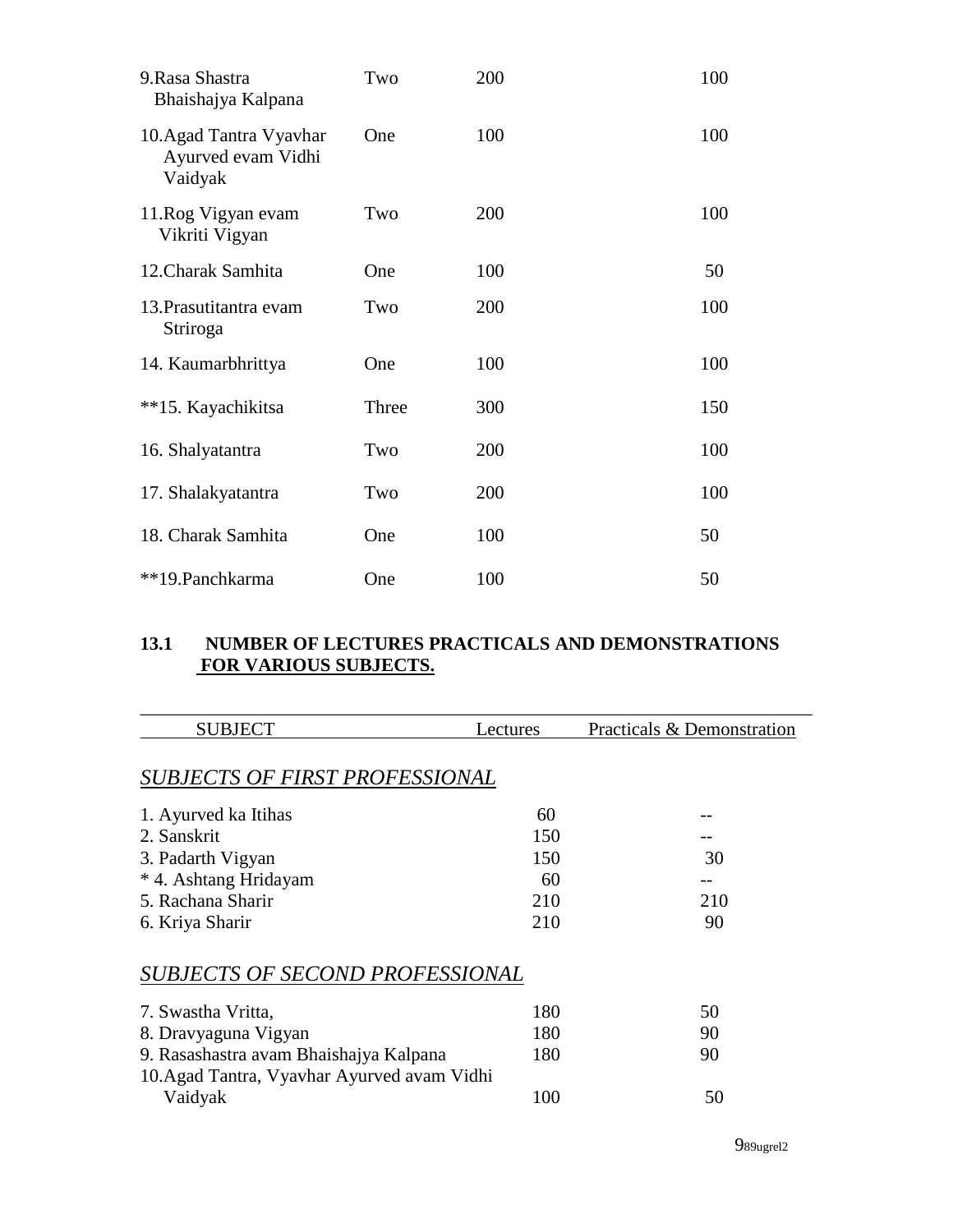| 11. Rog Vigyan Avam Vikriti Vigyan | 180 | 90                       |
|------------------------------------|-----|--------------------------|
| 12. Charak Samhita                 | 100 | $\overline{\phantom{0}}$ |

## *SUBJECTS OF THIRD PROFESSIONAL*

| 13. Prasuti Tantra Avam Striroga | 150 | In hospital 3 months |
|----------------------------------|-----|----------------------|
| 14. Kaumar Bhritya               | 90  | 1 month              |
| **15. Kayachikitsa               | 300 | 9 Months             |
| 16. Shalya Tantra                | 210 | 6 months             |
| 17. Shalakya Tantra              | 210 | 4 months             |
| 18. Charka Samhita               | 100 |                      |
| **19. Panchkarma                 | 100 | 3 Months             |

*NOTE:* The period of theory and practical shall not be less than 60 minutes (one hour) duration. The duration of the practical of clinical subjects and Rachana Sharir (Dissection) shall be of at least 120 minutes (two hours).

13.2. The clinical training in the hospital attached with college to the students shall be as below:-

| $\mathbf{i}$   | Kayachikitsa (Indoor & Outdoor):                             |                                                | 9 Months |
|----------------|--------------------------------------------------------------|------------------------------------------------|----------|
| a)<br>b)<br>c) | General<br>X-ray<br>Atyayik                                  | 6 months<br>1 month<br>2 months                |          |
| $\rm ii)$      | Panchakarma (Indoor & Outdoor):                              |                                                | 3 Months |
| iii)           | Shalya Tantra (Indoor & Outdoor):                            |                                                | 6 Months |
| a)<br>b)       | General<br>Atyayik                                           | 5 months (at least one month in OT)<br>1 month |          |
| iv)            | <b>Shalakya Tantra (Indoor &amp; Outdoor):</b>               |                                                | 4 Months |
| a)<br>b)       | General<br>Atyayik                                           | 3 months (at least one month in OT)<br>1 month |          |
| V)             | <u> Prasuti Tantra Avam Striroga (Indoor &amp; Outdoor):</u> |                                                | 3 Months |
| $\rm vi)$      | Kaumar Bhritya (Indoor & Outdoor):                           |                                                | 1 Month  |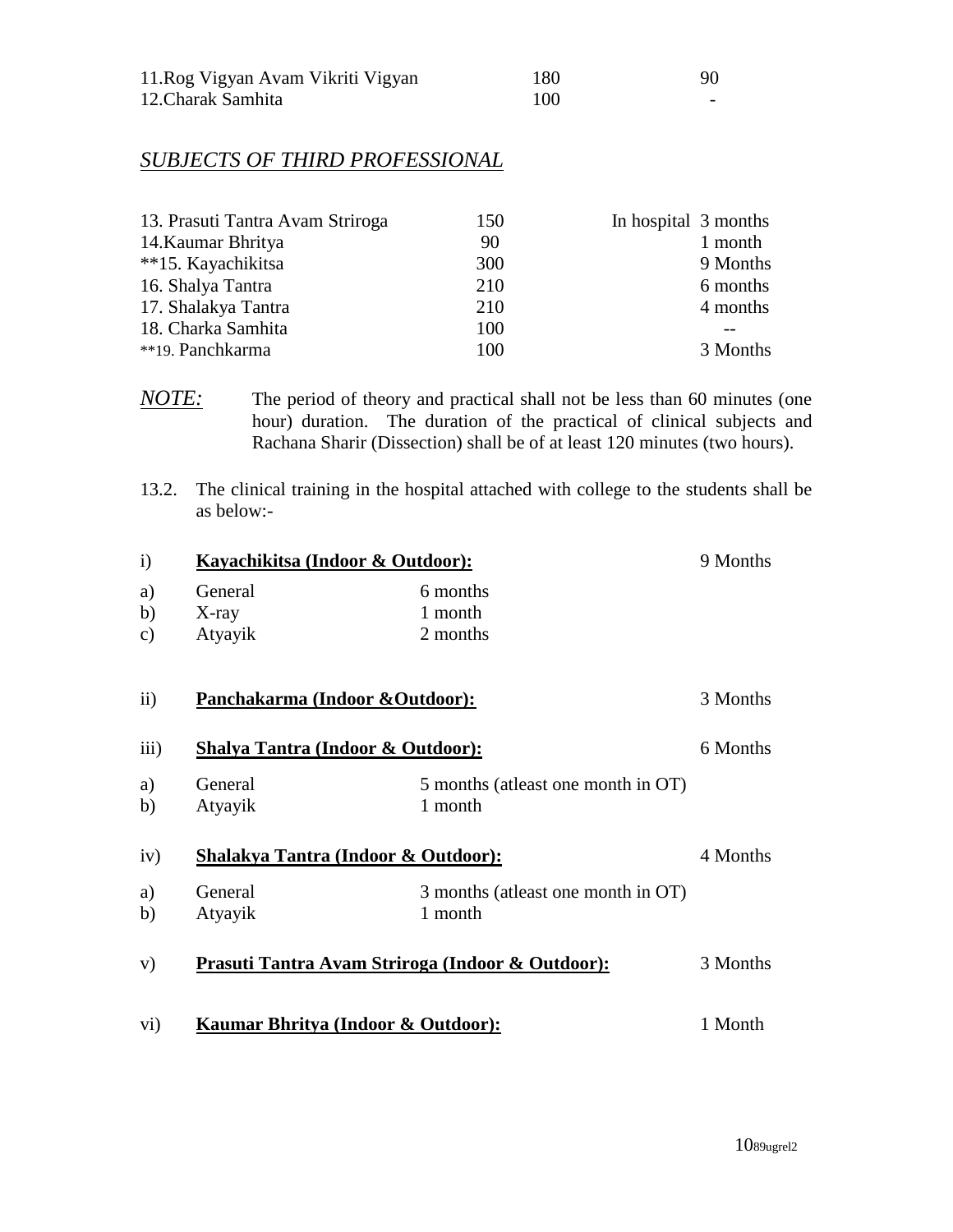14. **Qualifications & Experience for teaching staff:** (Applicable for recruitments made after  $1<sup>st</sup>$  July, 1989).

#### i) **ESSENTIAL:**

- a) A degree in Ayurved from a University established by law or a statutory Board/Faculty/Examining Body of Indian Medicine or its equivalent as recognized under Indian Medicine Central Council Act, 1970.
- b) A Post-graduate qualification in the subject/specialty concerned included in the schedule to Indian Medicine Central Council Act, 1970.
- (c) Adequate knowledge of Sanskrit.

#### ii) **EXPERIENCE:**

- a) *For the Post of Professor:* Total teaching experience of ten years in the subject is necessary out of which there should be five years teaching experience as Reader/Associate Professor or ten years experience as a Lecturer in the concerned subject wherever the posts of Reader/Associate Professors do not exist.
- b) *For the Post of Reader:* Total teaching experience of five years in the subject is necessary out of which there should be three years teaching experience as Lecturer in the subject concerned.
- c) *For the Post of Lecturer:* No teaching experience is required.
- d) *For the Post of Principal:* The qualification and experience prescribed for the Post of professor should be considered essential for the Post of Principal.

#### iii) **DESIRABLE:**

- a) Original published papers/books on the subject.
- *NOTE* If the Post-graduate qualification holders for the following subjects are not available, the Post-graduate qualification obtained in the subject as noted against the subject shall be admissible:-

| Subject                          | Discipline of Post-graduate         |
|----------------------------------|-------------------------------------|
| 1. Swastha Vritta                | 1. Kayachikitsa 2. Basic Principles |
| 2. Agad Tantra                   | 1. Dravyaguna 2. Kayachikitsa       |
| 3. Padarth Vigyan/Samhita/Itihas | 1. Basic Principle                  |
| 4. Rog Vigyan                    | 1. Kaya Chikitsa                    |
| 5. Rachana Sharir/Kriya Sharir   | 1. Sharir 2. Basic Principle        |
| 6. Shalakya                      | 1. Shalakya/Shalya                  |
| 7. Nischetna Avam Ksha-kiran     | Shalya and/Shalakya                 |
| **8. Panchkarma                  | Kayachikitsa                        |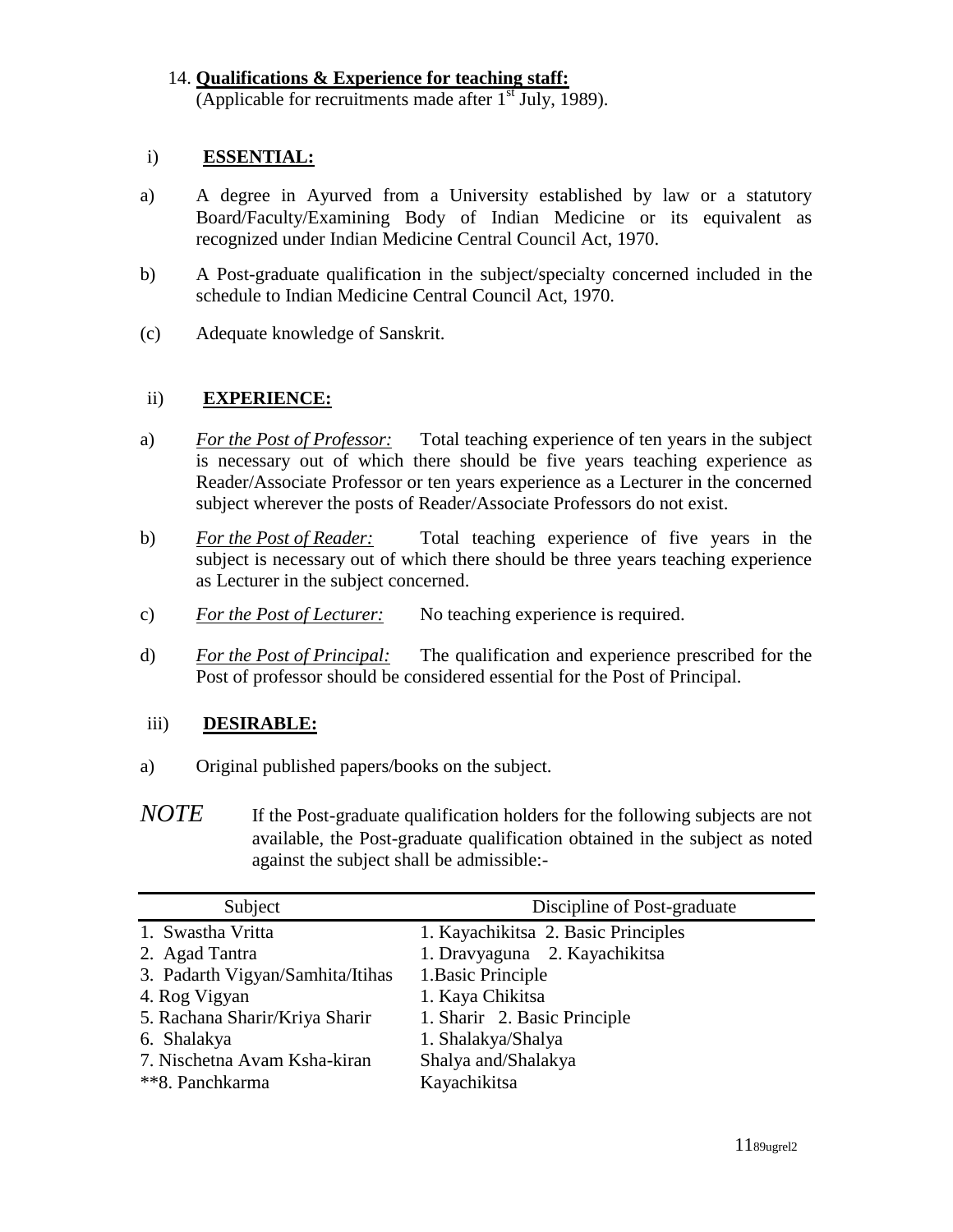# *Applicable w.e.f. 2nd April, 2011*

\*\*\*In absence of the candidate of Post-graduate qualification in concern subject the candidate of the following subjects as mentioned against them shall be eligible for the post of Lecturer/Assistant Professor:-

| S.No. | <b>Subject</b> | <b>Discipline Post-graduate</b> |                                 |
|-------|----------------|---------------------------------|---------------------------------|
| 1.    | Swastha Vritta |                                 | Kayachikitsa                    |
| 2.    | Agadtantra     | 2.                              | Dravyaguna/Rasashastra          |
| 3.    | Rog Vigyan     | 3.                              | Kayachikitsa                    |
| 4.    | Rachna Sharir  | 4.                              | Shalya                          |
| 5.    | Kriya Sharir   | 5.                              | Samhita Siddhant                |
| 6.    | Shalakya       | 6.                              | Shalya                          |
| 7.    | Panchkarma     | 7.                              | Kayachikitsa                    |
| 8.    | Balroga        | 8.                              | Prasuti & Striroga/Kayachikitsa |
| 9.    | Kayachikitsa   | 9.                              | Manasroga                       |

A provision of allied subject will be allowed for five years.

b. the teacher(s) who had been considered eligible in the past on the basis of previous Regulations shall not be considered ineligible on the basis of amendment.

#### 15. **Appointment of Examiner in Ayurved:**

No person other than approved teacher with five years teaching experience in the concerned subject shall be considered eligible to the examiner.

Sd/-

#### (PR SHARMA) Registrar-cum-Secretary Central Council of Indian Medicine NEW DELHI

\_\_\_\_\_\_\_\_\_\_\_\_\_\_\_\_\_\_\_\_\_\_\_\_\_\_\_\_\_\_\_\_\_\_\_\_\_\_\_\_\_\_\_\_\_\_\_\_\_\_\_\_\_\_\_\_\_\_\_\_\_\_\_\_\_\_\_\_\_\_\_ \*Amended vide notification No.28-13/2005-Ay. Dated 21-27<sup>th</sup> January 2007 vide Indian Medicine Central Council Minimum Standards of Education (Amendment) Regulations, 2005.

\*\* Amended vide notification No.28-14/2010 UG regulation Dated 06.10.10 vide Indian Medicine Central Council (Minimum Standards of Education in Indian Medicine) (Amendment) Regulation 2010.

\*\*\* Amended vide notification SO No.14 dated 02.4.11 vide Indian Medicine Central Council (Minimum Standards of Education in Indian Medicine) (Amendment) Regulation 2011.